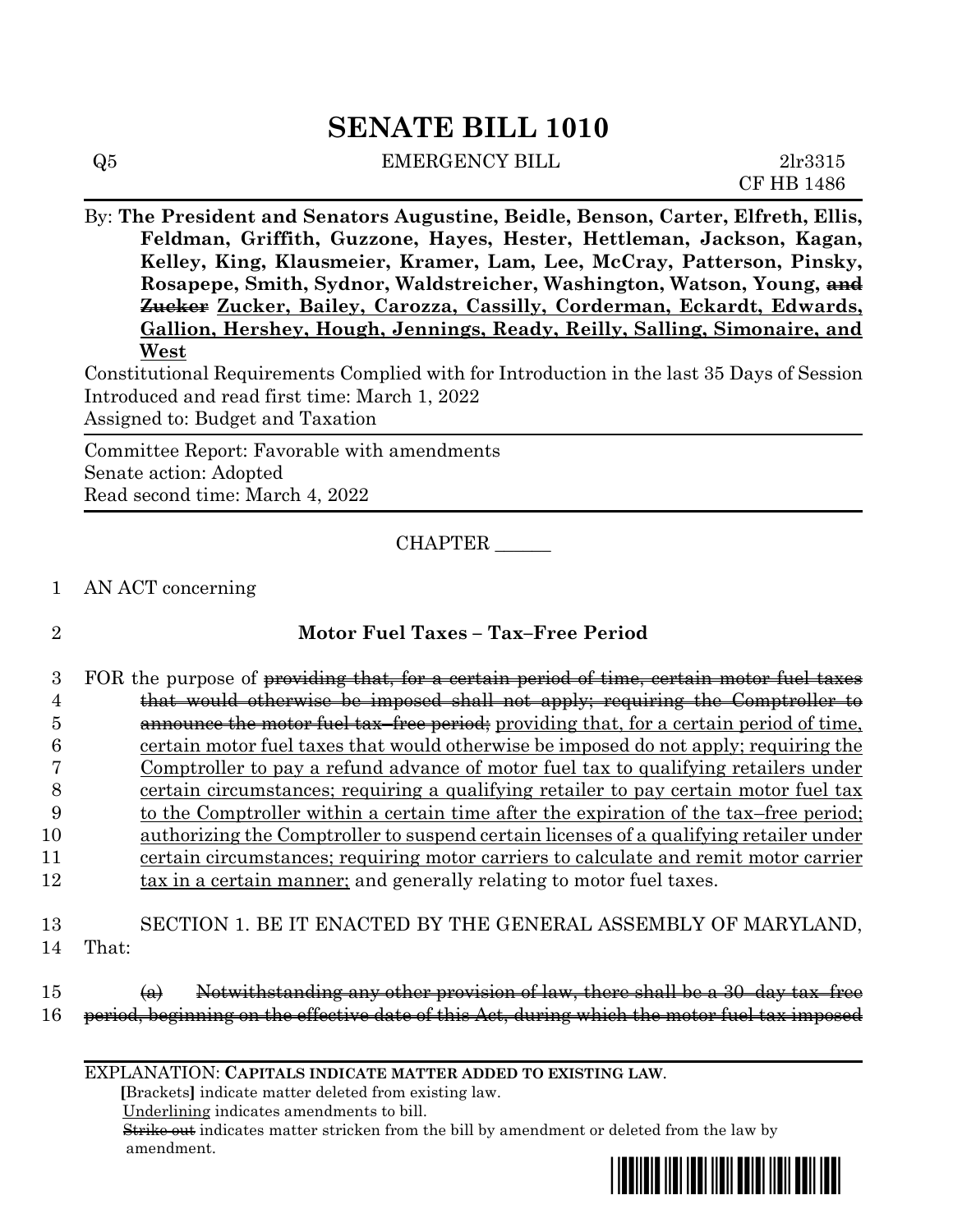### 2 **SENATE BILL 1010**

| 1              |                            | under Title 9 of the Tax - General Article on each gallon of gasoline other than aviation             |
|----------------|----------------------------|-------------------------------------------------------------------------------------------------------|
| $\overline{2}$ |                            | gasoline, each gallon of special fuel other than clean-burning fuel or turbine fuel, and each         |
| 3              |                            | gasoline equivalent gallon of clean-burning fuel except electricity may not apply.                    |
|                |                            |                                                                                                       |
| 4              | $\bigoplus$                | The Comptroller shall announce the motor fuel tax-free period established                             |
| 5              |                            | under subsection (a) of this section.                                                                 |
|                |                            |                                                                                                       |
| 6              | $\Theta$                   | It is the intent of the General Assembly that the motor fuel tax-free period                          |
| 7              |                            | established under subsection (a) of this section shall be reflected in sales to consumers of          |
| 8              |                            | gasoline, special fuel other than clean-burning fuel or turbine fuel, and gasoline equivalent         |
| 9              |                            | gallon of clean-burning fuel except electricity.                                                      |
|                |                            |                                                                                                       |
| 10             | (a)                        | In this section the following words have the meanings indicated.<br>(1)                               |
|                |                            |                                                                                                       |
| 11             |                            | <u>"Qualifying fuels" means gasoline other than aviation gasoline, each</u><br>(2)                    |
| 12             |                            | gallon of special fuel other than clean-burning fuel or turbine fuel, and each gasoline gallon        |
| 13             |                            |                                                                                                       |
|                |                            | equivalent of clean-burning fuel except electricity.                                                  |
|                |                            |                                                                                                       |
| 14             |                            | "Qualifying retailers" means sellers of qualifying fuels to end-use<br>(3)                            |
| $15\,$         | consumers.                 |                                                                                                       |
|                |                            |                                                                                                       |
| 16             | (b)                        | Notwithstanding any other provision of law, there shall be a 30-day tax-free                          |
| 17             |                            | period, beginning on the effective date of this Act, during which the motor fuel tax imposed          |
| 18             |                            | <u>under Title 9, Subtitle 3 of the Tax – General Article does not apply to qualifying fuels sold</u> |
| 19             | by qualifying retailers.   |                                                                                                       |
|                |                            |                                                                                                       |
| 20             | $\left( \mathrm{e}\right)$ | <u>The Comptroller shall announce the motor fuel tax–free period established</u>                      |
| 21             |                            | under subsection (b) of this section.                                                                 |
|                |                            |                                                                                                       |
| 22             | (d)                        | It is the intent of the General Assembly that the motor fuel tax-free period                          |
| 23             |                            | shall be reflected in full on sales to end—use consumers of qualifying fuels.                         |
|                |                            |                                                                                                       |
| 24             | (e)                        | Sales of qualifying fuels made to qualifying retailers or end-use consumers for                       |
| $25\,$         |                            | delivery during the motor fuel tax-free period may not include the motor fuel tax imposed             |
| $26\,$         |                            | under Title 9, Subtitle 3 of the Tax - General Article.                                               |
|                |                            |                                                                                                       |
| $27\,$         | <u>(f)</u>                 | Qualifying retailers may receive a refund advance for the motor fuel tax<br>(1)                       |
| 28             |                            | previously paid to suppliers on purchases of qualifying fuels.                                        |
|                |                            |                                                                                                       |
| 29             |                            | <u>To receive a refund advance, a qualifying retailer must submit to the</u><br>(2)                   |
| 30             |                            | Comptroller, in the manner specified by the Comptroller, an accounting of qualifying fuels,           |
| $31\,$         |                            | in gallons, held for sale on the qualifying retailer's premises on the effective date of this         |
| 32             | Act.                       |                                                                                                       |
|                |                            |                                                                                                       |
| 33             |                            | The Comptroller shall issue to each qualifying retailer a refund advance<br>(3)                       |
|                |                            |                                                                                                       |
| 34             |                            | equal to the total gallons of qualifying fuel reported under paragraph (2) of this subsection         |
| $35\,$         |                            | multiplied by the applicable tax per gallon.                                                          |